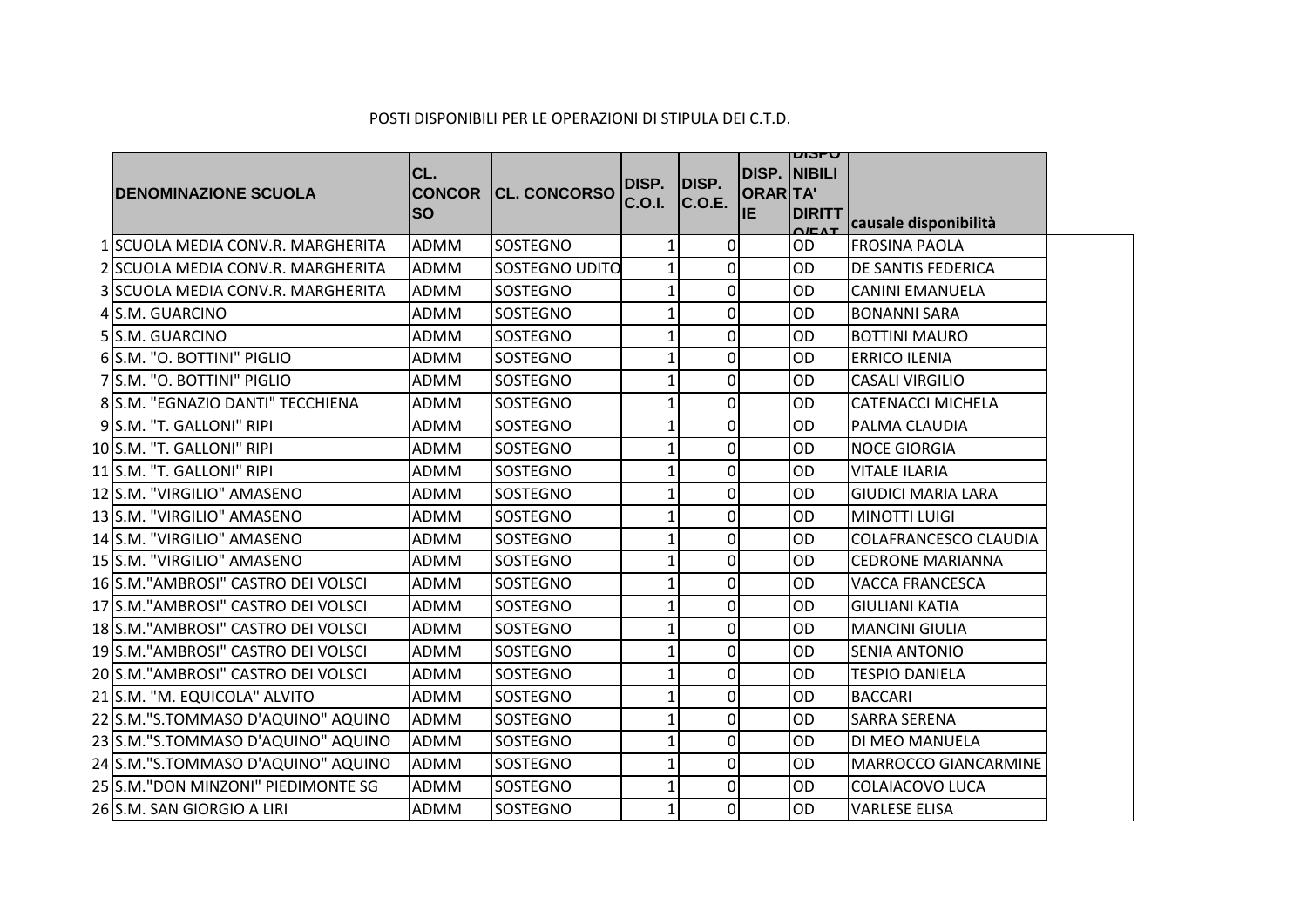| 27 S.M. SAN GIORGIO A LIRI          | ADMM        | SOSTEGNO              | $1\vert$     | $\overline{0}$ | 0D        | <b>FIONDA ANTONIO</b>          |
|-------------------------------------|-------------|-----------------------|--------------|----------------|-----------|--------------------------------|
| 28 S.M. SAN GIORGIO A LIRI          | ADMM        | <b>SOSTEGNO</b>       | 1            | 0              | OD        | <b>COLAROSSI MARIA TERESA</b>  |
| 29 S.M. "FRATELLI BEGUINOT" PALIANO | ADMM        | <b>SOSTEGNO UDITO</b> | 1            | $\mathbf 0$    | <b>OD</b> |                                |
| 30 S.M. "FRATELLI BEGUINOT" PALIANO | ADMM        | SOSTEGNO              | 1            | 0              | <b>OD</b> | LOMBARDI FRANCESCO             |
| 31 S.M. "FRATELLI BEGUINOT" PALIANO | ADMM        | <b>SOSTEGNO</b>       | 1            | 0              | <b>OD</b> | <b>VELOCCI MARCO</b>           |
| 32 S.M. "FRATELLI BEGUINOT" PALIANO | <b>ADMM</b> | SOSTEGNO              | 1            | $\mathbf 0$    | OD        | LISI ELISABETTA                |
| 33 S.M. "FRATELLI BEGUINOT" PALIANO | ADMM        | <b>SOSTEGNO</b>       | 1            | 0              | OD        |                                |
| 34 S.M. "CAP. D. MAROCCO" SUPINO    | <b>ADMM</b> | SOSTEGNO              |              | $\pmb{0}$      | OD        | <b>CORSI FRANCESCA</b>         |
| 35 S.M. "CAP. D. MAROCCO" SUPINO    | ADMM        | <b>SOSTEGNO</b>       | 1            | 0              | OD        | <b>SANTUCCI DENISE</b>         |
| 36 S.M. "DANTE ALIGHIERI" CEPRANO   | ADMM        | <b>SOSTEGNO</b>       | 1            | $\mathbf 0$    | OD        | MASTROIANNI CALUDIA            |
| 37 S.M. "DANTE ALIGHIERI" CEPRANO   | ADMM        | SOSTEGNO              | 1            | 0              | OD        | LA BELLA                       |
| 38 S.M."S. T. D'AQUINO" ROCCASECCA  | ADMM        | SOSTEGNO              | 1            | 0              | OD        | MARSELLA SERENA                |
| 39 MONTE SAN GIOVANNI CAMPANO 2°    | <b>ADMM</b> | SOSTEGNO              | 1            | 0              | OD        | POLSELLI GABRIELLA             |
| 40 MONTE SAN GIOVANNI CAMPANO 2°    | ADMM        | <b>SOSTEGNO</b>       | 1            | 0              | OD        | <b>VENDITTI GIANPAOLO</b>      |
| 41 S.M.S. "L. DA VINCI" FIUGGI      | ADMM        | <b>SOSTEGNO</b>       | 1            | $\overline{0}$ | OD        | <b>TERRINONI SILVIA</b>        |
| 42 S.M.S. "L. DA VINCI" FIUGGI      | ADMM        | SOSTEGNO              | 1            | 0              | OD        | <b>GIORDANI ASSUNTA</b>        |
| 43 S.M.S. "L. DA VINCI" FIUGGI      | ADMM        | <b>SOSTEGNO</b>       | 1            | $\mathbf 0$    | OD        | CAPPELLA VALENTINA             |
| 44 SCUOLA MEDIA FUMONE              | ADMM        | SOSTEGNO              | 1            | 0              | OD        | <b>IANNARILLI CHIARA</b>       |
| 45 S.M. S.GIORGI-FRACCO FERENTINO   | <b>ADMM</b> | <b>SOSTEGNO</b>       | 1            | $\mathbf 0$    | OD        | <b>TONACHELLA CLAUDIA</b>      |
| 46 S.M. 1^ I.C. CECCANO             | ADMM        | SOSTEGNO              | 1            | 0              | OD        | <b>RAFFA GIUSEPPE</b>          |
| 47 S.M. 1^ I.C. CECCANO             | ADMM        | <b>SOSTEGNO</b>       | 1            | $\mathbf 0$    | OD        | DE PANFILIS CRISTINA MARI      |
| 48 S.M.S. "R.D'ALFONSO" CERVARO     | ADMM        | <b>SOSTEGNO</b>       |              | 0              | OD        | <b>FRATTAROLI MARIA TERESA</b> |
| 49 S.M. 1^ I.C. ANAGNI              | <b>ADMM</b> | <b>SOSTEGNO</b>       |              | $\mathbf 0$    | OD        | <b>VARONE ASSUNTA</b>          |
| 50 S.M. 1^ I.C. ANAGNI              | ADMM        | <b>SOSTEGNO</b>       | 1            | 0              | OD        | <b>CARUSO DANIELA</b>          |
| 51 S.M. 1^ I.C. ANAGNI              | ADMM        | SOSTEGNO              | 1            | 0              | OD        | <b>VANO PIERO LUIGI</b>        |
| 52 S.M. 1^ I.C. ANAGNI              | ADMM        | <b>SOSTEGNO</b>       | 1            | 0              | OD        | DE ANGELIS MARIA ANTONI        |
| 53 S.M. 1^ I.C. ANAGNI              | <b>ADMM</b> | <b>SOSTEGNO</b>       | 1            | $\pmb{0}$      | OD        | MONACO RAFFAELLA               |
| 54 S.M. 2^ I.C. ANAGNI              | ADMM        | <b>SOSTEGNO</b>       | 1            | 0              | <b>OD</b> | DE FILIPPIS ELEONORA           |
| 55 S.M. 2^ I.C. ANAGNI              | ADMM        | <b>SOSTEGNO</b>       | 1            | 0              | <b>OD</b> | PAGLIA FABIO                   |
| 56 S.M. 2^ I.C. ANAGNI              | <b>ADMM</b> | <b>SOSTEGNO</b>       | 1            | $\mathbf 0$    | OD        | SANNIA VINCENZA                |
| 57 I.C. FROSINONE 4°                | ADMM        | <b>SOSTEGNO</b>       | 1            | 0              | <b>OD</b> | <b>NOCE ELEONORA</b>           |
| 58 I.C. FROSINONE 4°                | ADMM        | SOSTEGNO              | $\mathbf{1}$ | $\mathbf 0$    | OD        | PALOMBO CLAUDIA                |
| 59 I.C. FROSINONE 4°                | ADMM        | <b>SOSTEGNO</b>       | $1\vert$     | $\pmb{0}$      | OD        | <b>CHIONNI MICAELA</b>         |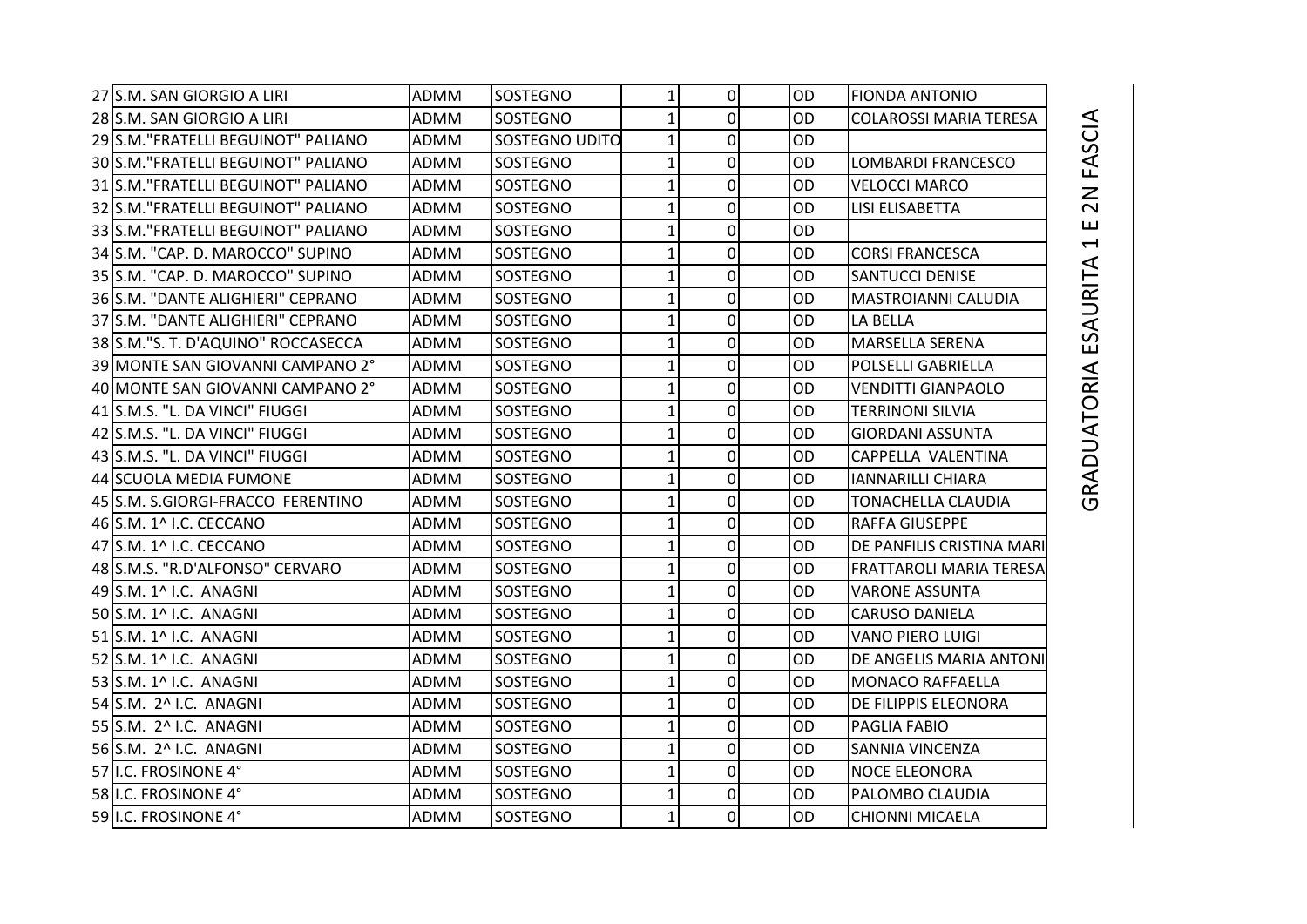| 60 IC SORA 1° - ROSATI SORA         | ADMM        | <b>SOSTEGNO</b> |  | OD.       | <b>VENDITTI DANIELA</b>   |
|-------------------------------------|-------------|-----------------|--|-----------|---------------------------|
| 61 S.M. "G. DI BIASIO" 1° CASSINO   | <b>ADMM</b> | <b>SOSTEGNO</b> |  | IOD.      | <b>FIONDA ROBERTO</b>     |
| 62 S.M.S. "SANTILLI" S.ELIA FIUMER. | <b>ADMM</b> | <b>SOSTEGNO</b> |  | IOD.      | <b>PACITTO MILENA</b>     |
| 63 S.M.S. "SANTILLI" S.ELIA FIUMER. | <b>ADMM</b> | <b>SOSTEGNO</b> |  | IOD.      | ROTONDO ALESSIA           |
| 64 S.M.S. CECCANO                   | <b>ADMM</b> | <b>SOSTEGNO</b> |  | IOD.      | <b>BRACAGLIA EMANUELE</b> |
| 65 S.M.S. CECCANO                   | ADMM        | <b>SOSTEGNO</b> |  | OD.       | <b>REA SILVIA</b>         |
| 66 S.M.S. CECCANO                   | <b>ADMM</b> | <b>SOSTEGNO</b> |  | IOD.      | <b>ONORI FLORIANA</b>     |
| 67 S.M.S. CECCANO                   | <b>ADMM</b> | <b>SOSTEGNO</b> |  | IOD.      | <b>STOGURA MONICA</b>     |
| 68 S.M. 3° I.C. FROSINONE           | ADMM        | <b>SOSTEGNO</b> |  | OD.       | <b>COPIZ ANNALISA</b>     |
| 69 S.M. 3° I.C. FROSINONE           | ADMM        | <b>SOSTEGNO</b> |  | IOD.      | <b>FELLA ROBERTA</b>      |
| 70 S.M. FERENTINO 2°                | <b>ADMM</b> | <b>SOSTEGNO</b> |  | <b>OF</b> | DI PIRO LAURA             |
| 71 S.M. CASSINO 3°                  | <b>ADMM</b> | <b>SOSTEGNO</b> |  | OF        | <b>SESSA CHIARA</b>       |

| <b>IDENOMINAZIONE SCUOLA</b>                 | ICL.<br>CONC. | <b>DENOMINAZION</b><br><b>E CLASSE DI</b><br><b>CONCORSO</b> | DISP.<br><b>C.O.I.</b> | DISP.<br>C.O.E. | טיוסוע<br><b>NIBILI</b><br>TA'<br><b>DIRITT</b><br>$\bigcap$ EAT | causale disponibilità    |  |
|----------------------------------------------|---------------|--------------------------------------------------------------|------------------------|-----------------|------------------------------------------------------------------|--------------------------|--|
| 1/IIS PERTINI ALATRI                         | <b>ADSS</b>   | <b>SOSTEGNO</b>                                              |                        | 0               | OD                                                               | <b>CERNESI ALESSIA</b>   |  |
| 2 IIS PERTINI ALATRI                         | <b>ADSS</b>   | <b>SOSTEGNO</b>                                              |                        | 01              | OF                                                               | VOLANTE ALESSANDRO       |  |
| 3 I.P.S.S.E.O.A. FIUGGI                      | <b>ADSS</b>   | <b>SOSTEGNO</b>                                              |                        | 01              | OD                                                               | <b>GIOVANNONE SIMONA</b> |  |
| 4 I.P.S.S.E.O.A. FIUGGI                      | <b>ADSS</b>   | <b>SOSTEGNO</b>                                              |                        | ΩI              | OF                                                               | DI PAOLO MARIA GRAZIA    |  |
| 5 I.P.S.S.E.O.A. FIUGGI                      | <b>ADSS</b>   | <b>SOSTEGNO</b>                                              |                        | 0               | OF                                                               | ATREI GAROFALO PAOLA     |  |
| 6 I.P.S.S.E.O.A. FIUGGI                      | <b>ADSS</b>   | <b>SOSTEGNO</b>                                              |                        | $\Omega$        | <b>OF</b>                                                        | <b>REA SAVERIO</b>       |  |
| 7 II.P.S.S.E.O.A. "M. BUONARROTI" FIUGGIADSS |               | <b>SOSTEGNO</b>                                              |                        | 01              | OF                                                               | PALLESCHI SOFIA          |  |
| 8 I.P.S.S.E.O.A. "M. BUONARROTI" FIUGGIADSS  |               | <b>SOSTEGNO</b>                                              |                        | 0               | OF                                                               | HJYU78                   |  |
| 9 LICEO SCIENTIFICO CECCANO                  | <b>ADSS</b>   | <b>SOSTEGNO</b>                                              |                        | 01              | OD                                                               | <b>CONTE ALESSIA</b>     |  |
| 10 I.I.S. ANAGNI                             | <b>ADSS</b>   | <b>SOSTEGNO</b>                                              |                        | 01              | <b>OF</b>                                                        |                          |  |
| 11 II.I.S. ANAGNI                            | <b>ADSS</b>   | <b>SOSTEGNO</b>                                              |                        | 01              | <b>OF</b>                                                        |                          |  |
| 12 II.I.S. ANAGNI                            | <b>ADSS</b>   | <b>SOSTEGNO</b>                                              |                        | 01              | OF                                                               |                          |  |
| 13 II.I.S. ANAGNI                            | <b>ADSS</b>   | <b>SOSTEGNO</b>                                              |                        | 01              | OF                                                               |                          |  |
| 14 I.I.S. ANAGNI                             | <b>ADSS</b>   | <b>SOSTEGNO</b>                                              |                        | 01              | OF                                                               |                          |  |